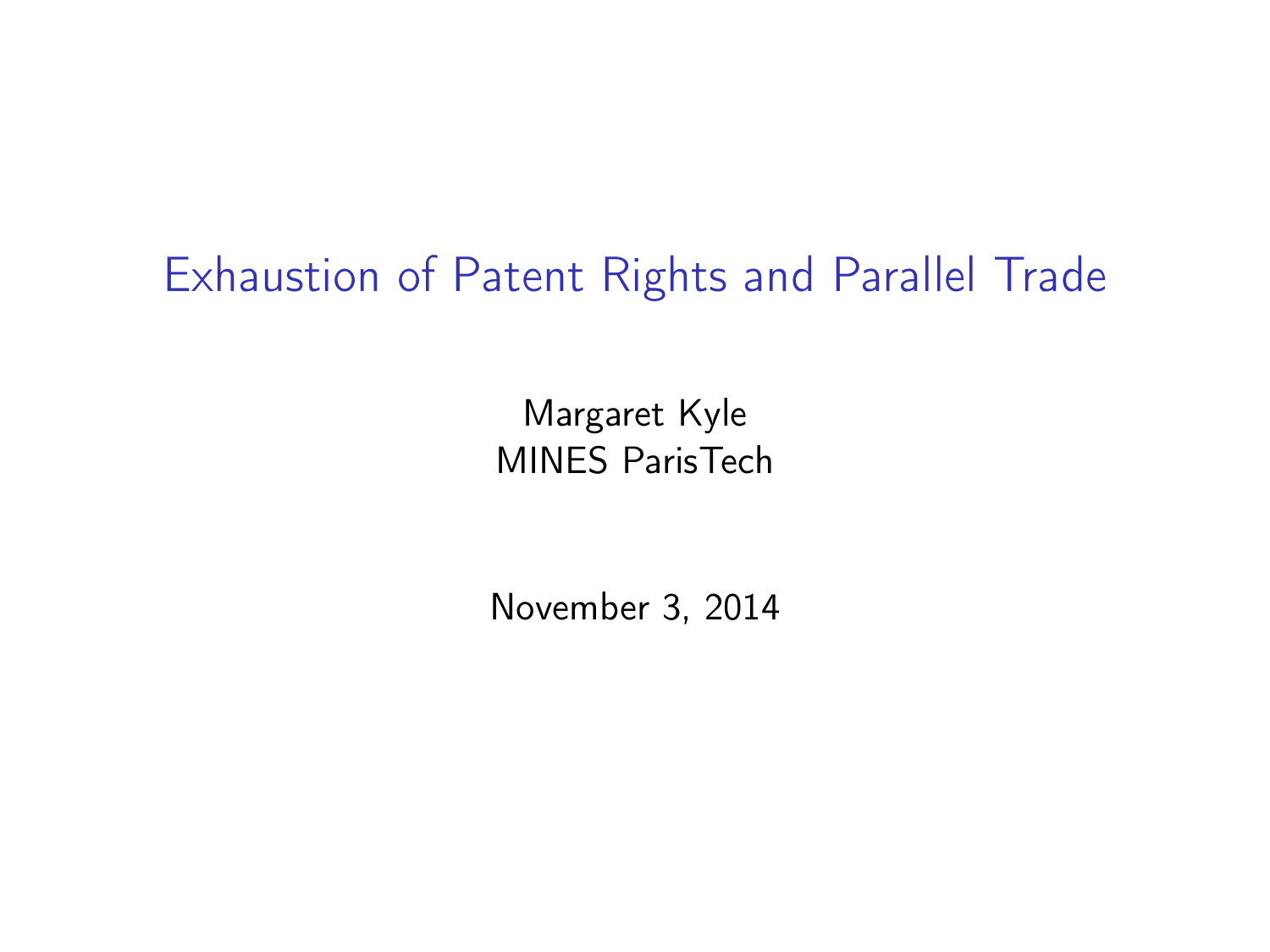# Exhaustion of IP rights

- $\triangleright$  National exhaustion: rights are "exhausted" when the IP owner places a product on the market in that country
	- $\triangleright$  Cannot use IP to prevent resale within that country
- $\triangleright$  Other countries treat rights as "exhausted" when first sold elsewhere
- $\triangleright$  Different national policies for different forms of IP, different trading partners
- $\triangleright$  When rights are exhausted, price arbitrage is possible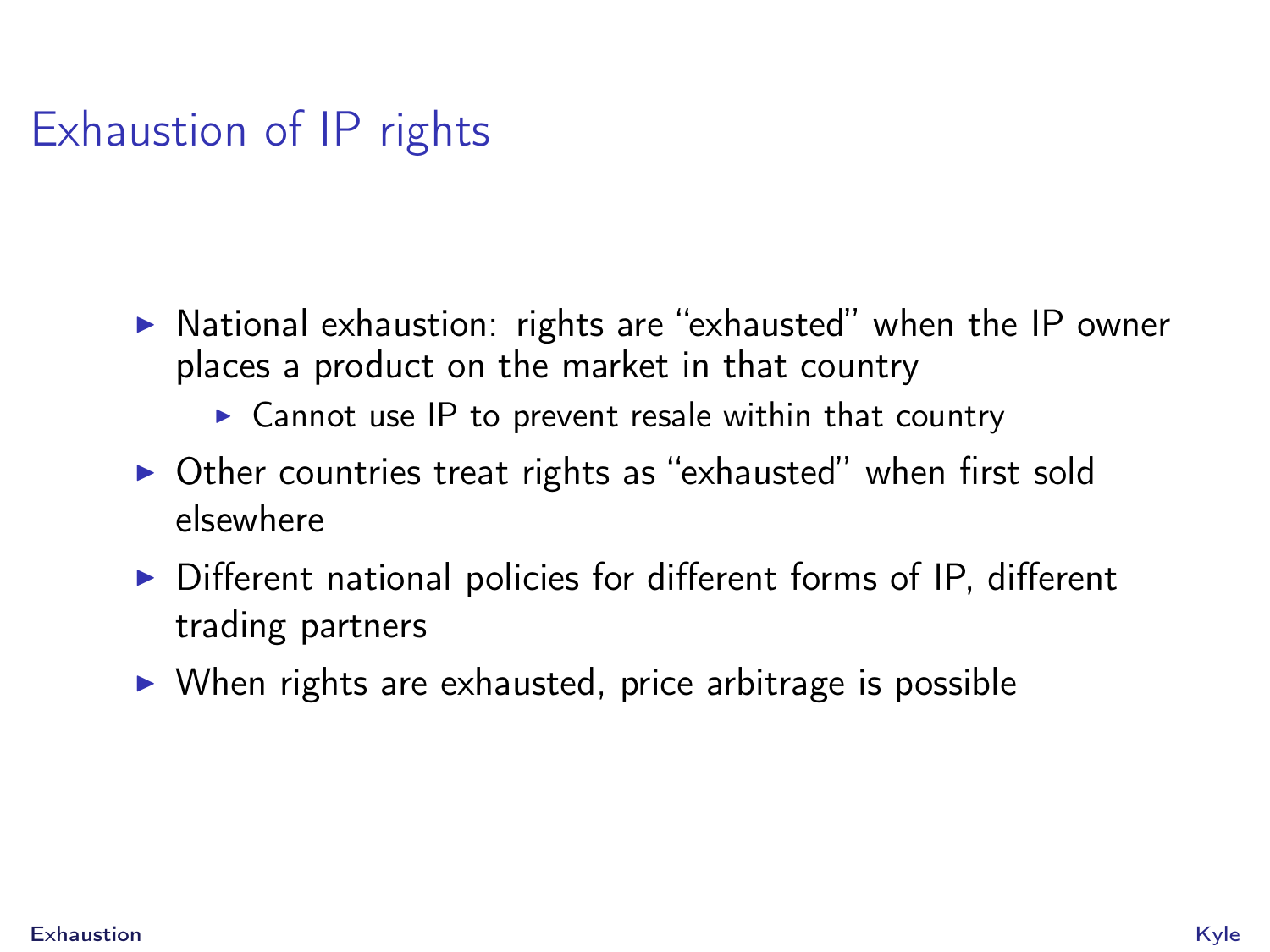#### Parallel trade

- $\triangleright$  (Or grey market trade, or product diversion, or reimportation) Arbitrage of international price differences of products whose IP is exhausted
- $\blacktriangleright$  Important in many sectors
	- $\blacktriangleright$  Luxury goods
	- $\blacktriangleright$  Textbooks
	- $\blacktriangleright$  Software
- $\triangleright$  Especially important in pharmaceuticals
	- $\triangleright$  National-level price controls, differences in income levels - $\triangleright$ wide variation in prices
	- $\triangleright$  -> Responses by originators that may limit access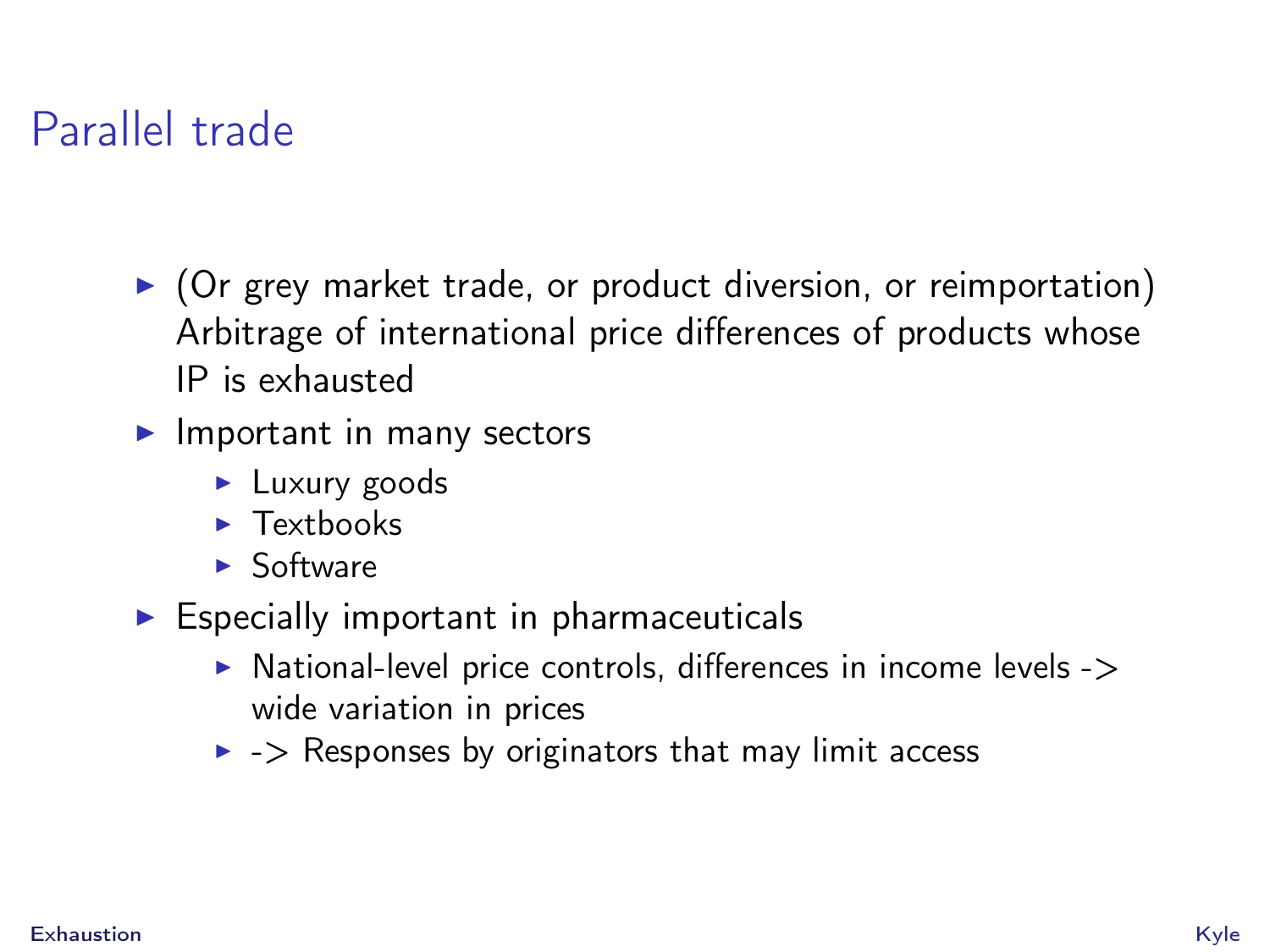### Benefits of exhaustion

- $\blacktriangleright$  Reduces enforcement costs for governments
- $\blacktriangleright$  Removes a potential barrier to trade
- $\blacktriangleright$  Enables competition in distribution channels
- $\blacktriangleright$  Arbitrage - $>$  more uniform pricing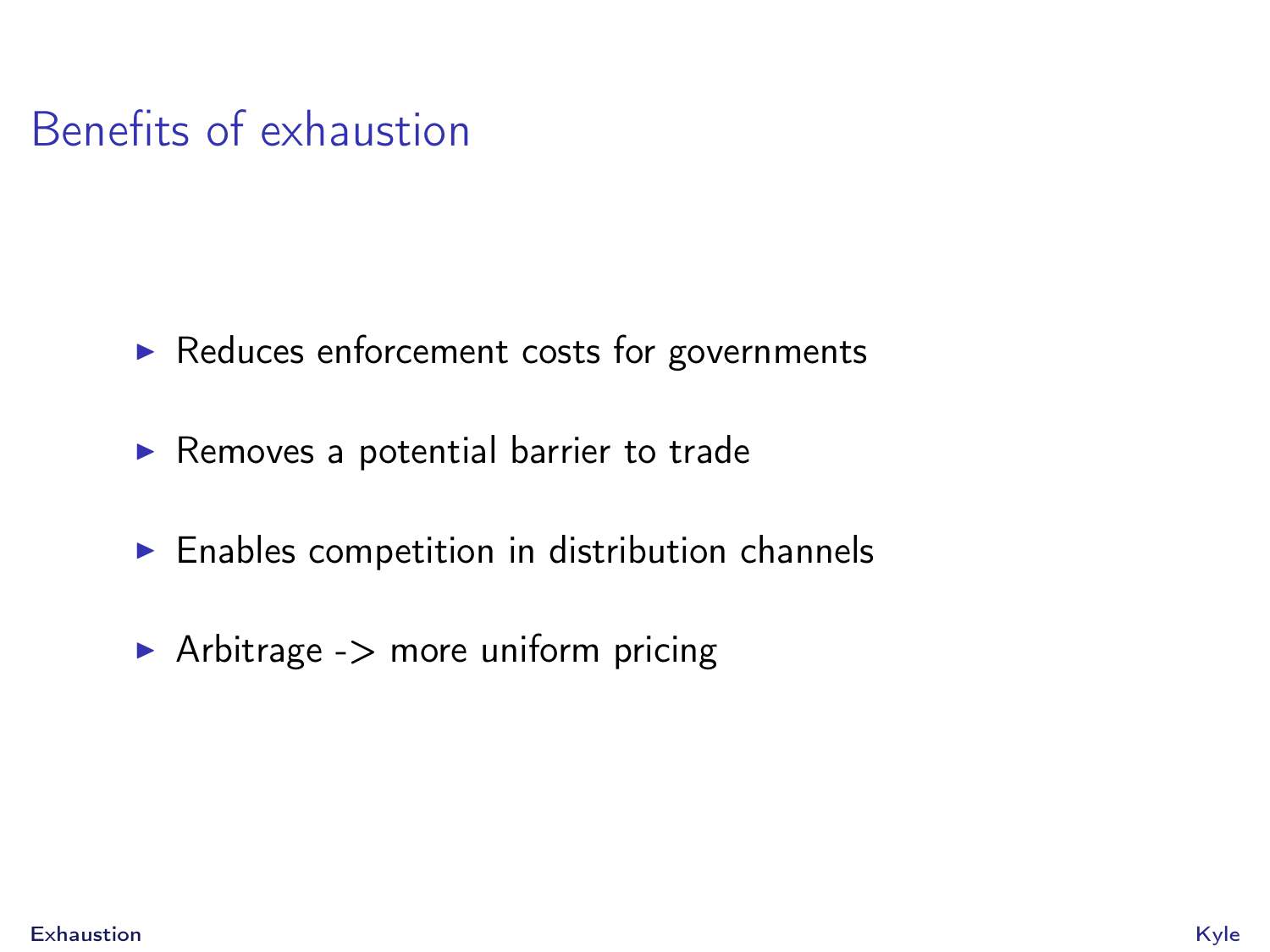Is uniform pricing desirable?

- $\blacktriangleright$  Probably not, in a global sense.
	- $\triangleright$  Most standard economic models predict that total welfare is higher under differential pricing.
	- $\triangleright$  But the benefits and costs are not equally distributed.
- $\triangleright$  Definitely not, for poorer countries.
	- $\triangleright$  A uniform price chosen by a monopolist will be "too high" in poorer countries.
	- $\triangleright$  Risk of withdrawal from poorer countries, or rationing.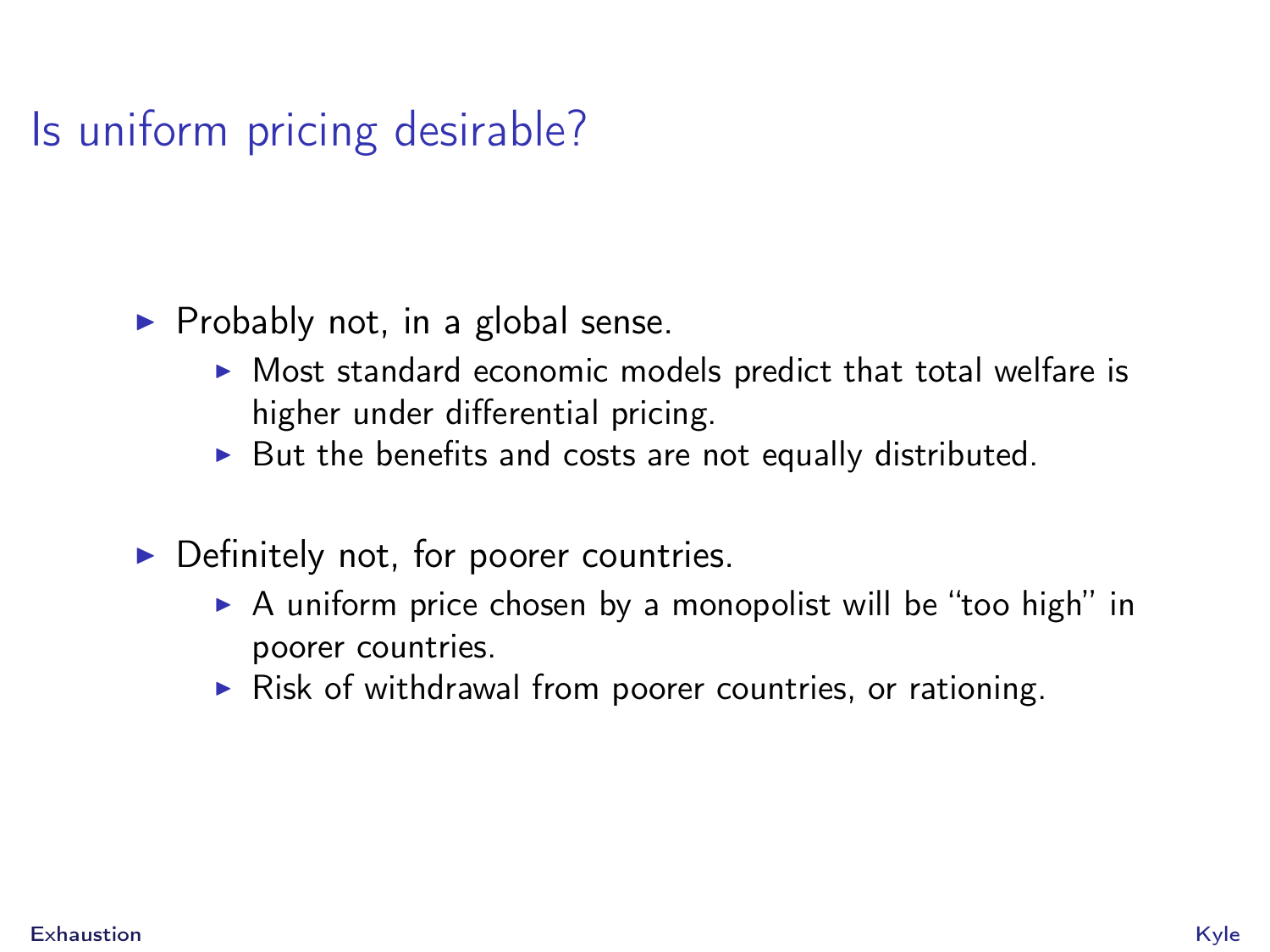# Is uniform pricing desirable?

- $\blacktriangleright$  Probably not, in a global sense.
	- $\triangleright$  Most standard economic models predict that total welfare is higher under differential pricing.
- $\triangleright$  Definitely not, for poorer countries.
	- $\triangleright$  A uniform price chosen by a monopolist will be "too high" in poorer countries.
	- $\triangleright$  Risk of withdrawal from poorer countries.
- $\triangleright$  National-level price controls for pharmaceuticals are explicitly permitted in the EU precisely because of access worries.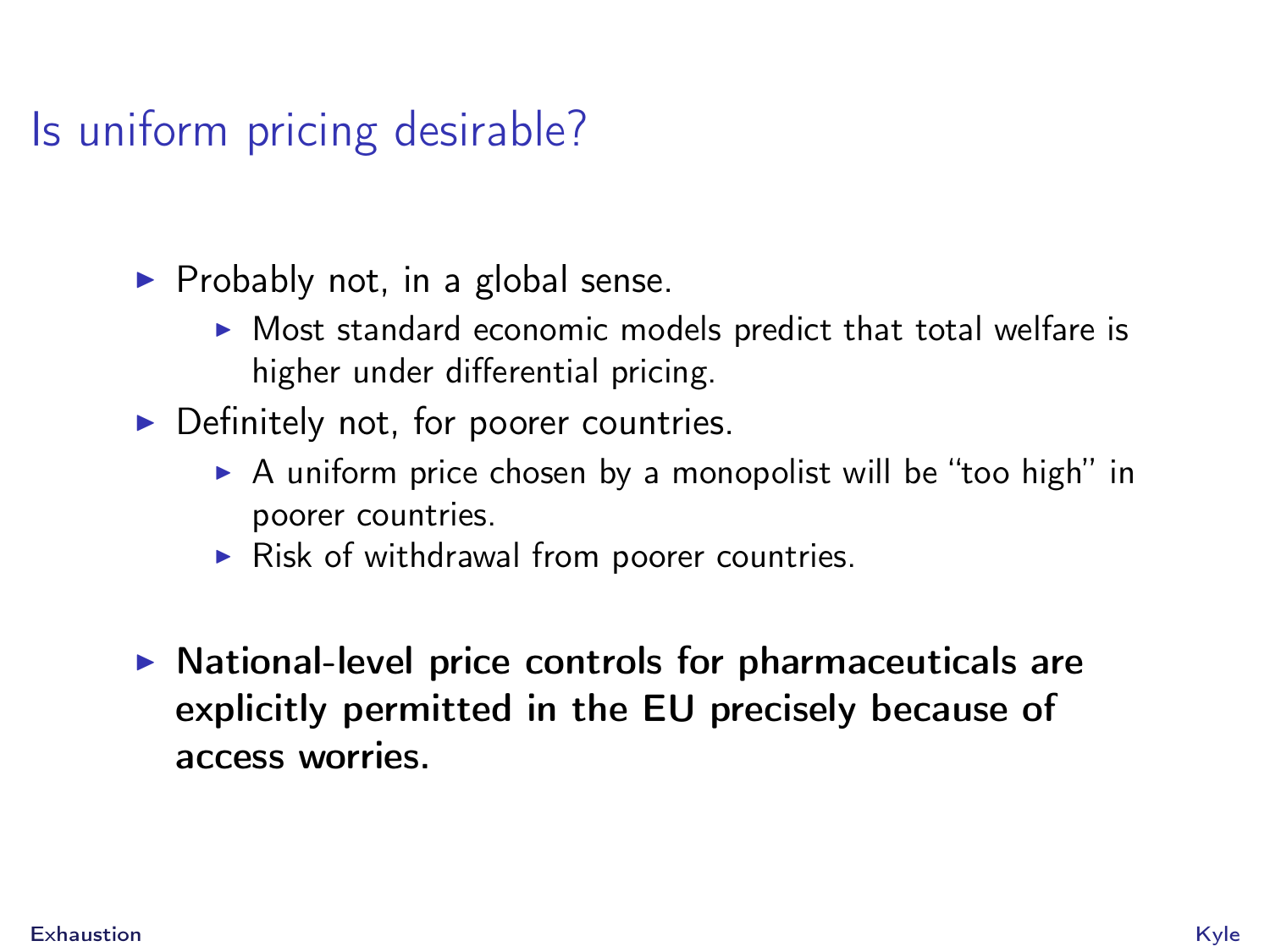# **Counterarguments**

- $\triangleright$  Originators will find other ways to implement differential pricing.
	- $\triangleright$  Second-degree price discrimination rather than third degree
	- $\triangleright$  Use of licensing rather than sales, other changes to contracts
- $\triangleright$  Originators don't use differential pricing to promote access even with national exhaustion.
	- $\triangleright$  Only the richest consumers in poor countries are targeted, with high prices.
	- $\blacktriangleright$  If true, exhaustion will have limited effects.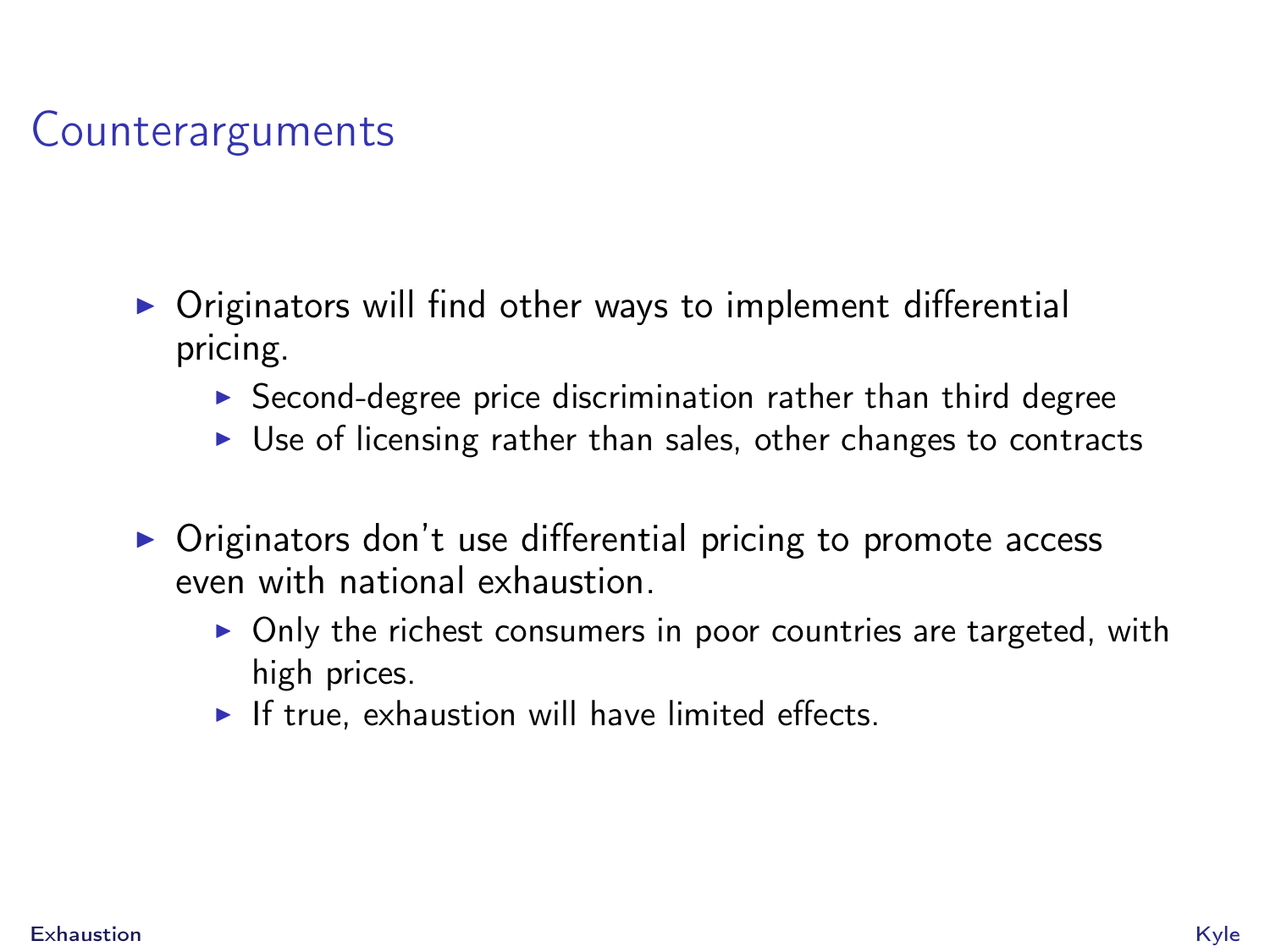# Empirical evidence

- $\triangleright$  Mostly concerns parallel trade of drugs within the EU.
	- ▶ Country-level studies: high-price countries (Germany, Sweden) generally benefit from lower prices.
	- $\triangleright$  Pan-EU studies: price differentials persist; extent of parallel trade varies considerably by country.
- $\triangleright$  Non-price responses are important:
	- $\triangleright$  Delayed launch, supply interruptions (rationing) in low-price countries.
	- $\triangleright$  Product differentiation to make parallel imports less substitutable.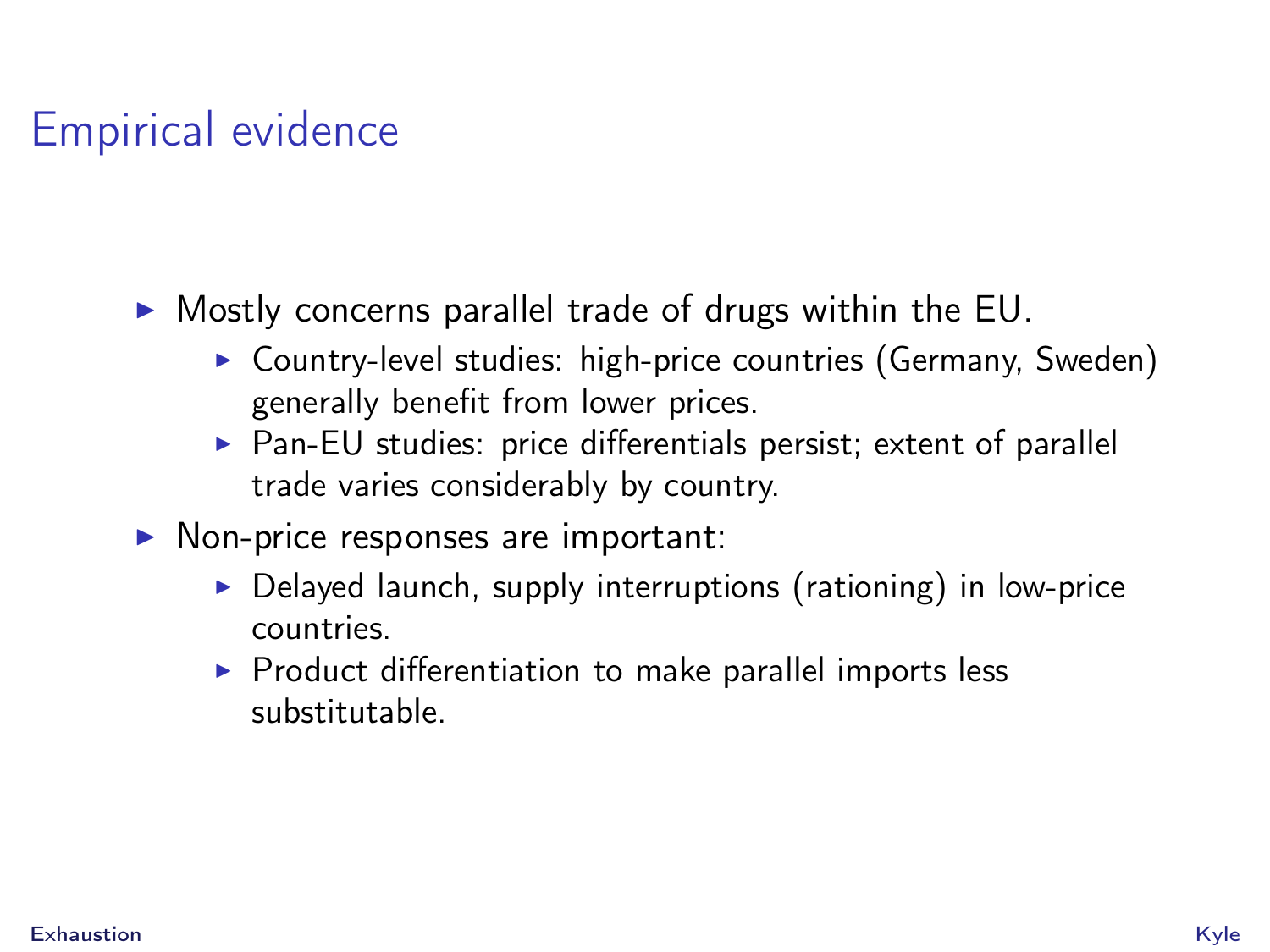# Empirical evidence

- $\triangleright$  Out of 2342 EMA licenses for parallel distribution in 2013:
	- Germany designated as importer for  $1065$
	- ▶ Sources: CZ (1002), RO (965), PL (956), BG (855)
- $\triangleright$  Similar patterns for national-level licenses
	- ▶ Top 5 sources for Norway in 2013: PL, BG, CZ, RO, IT
	- Relative GDP per capita is  $3-14X$  higher in Norway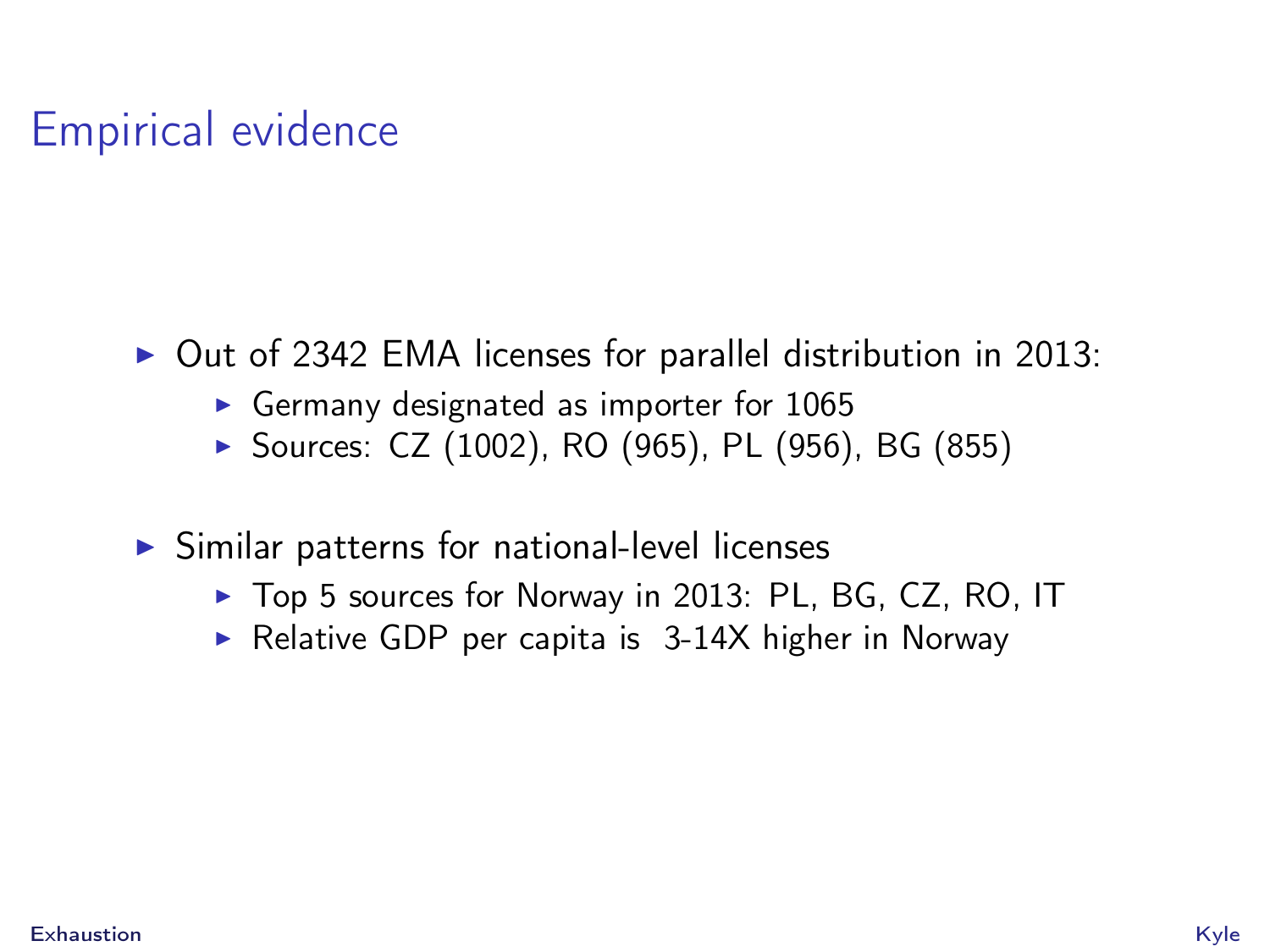# Survey evidence

- $\triangleright$  Survey of product diversion in middle and low income countries funded by DfID.
	- $\triangleright$  Target respondents: pharma managers, distributors, NGOs in developing countries
	- $\triangleright$  Questions on extent of product diversion, and pre-emptive steps to prevent it.
- $\triangleright$  Responses indicate concern over intra-country diversion as well as diversion between countries
- $\blacktriangleright$  However, little data (even internally) on the magnitude
- $\blacktriangleright$  Full results to be released in the coming weeks...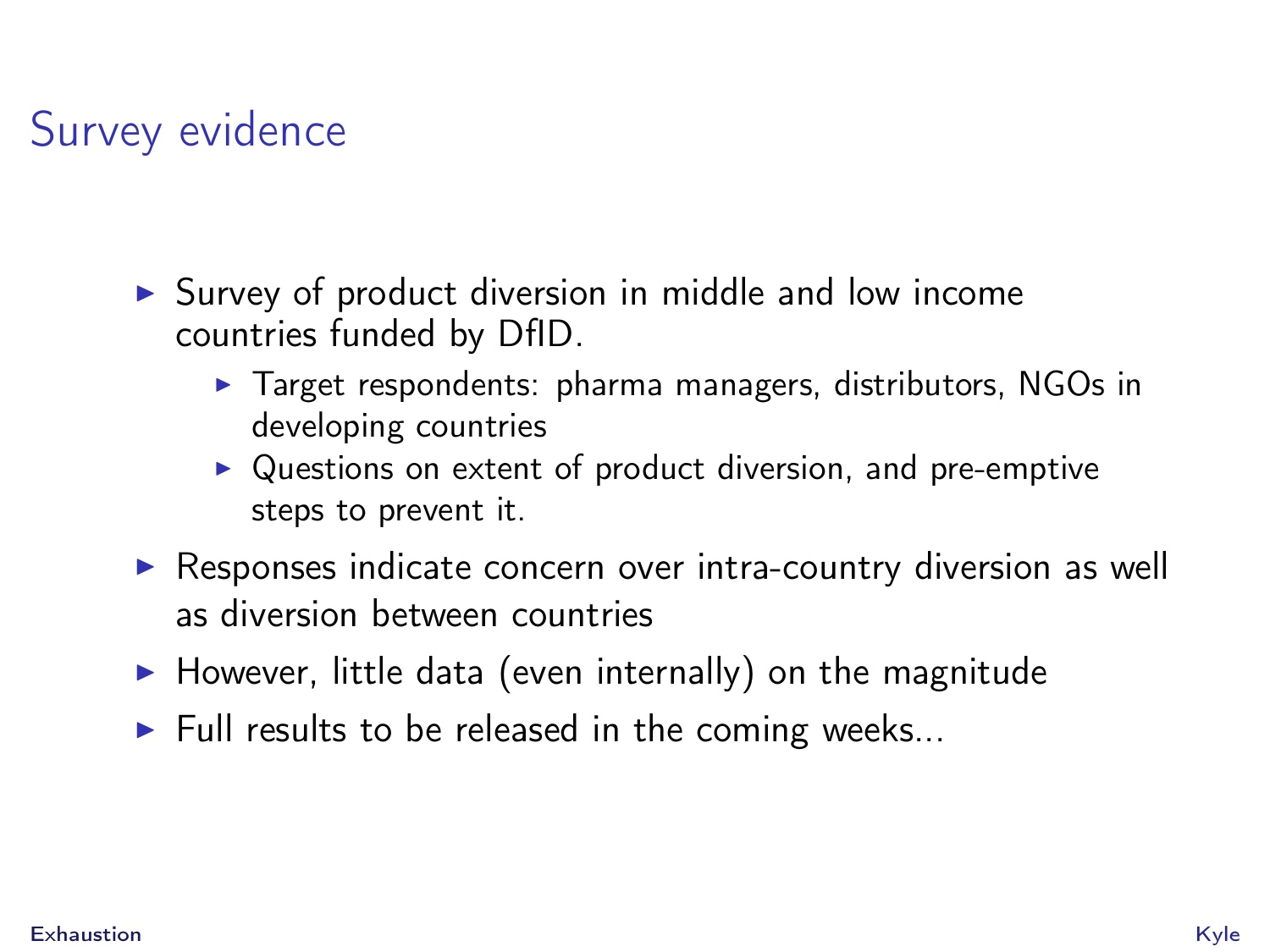# Anecdotal evidence

- $\triangleright$  Greece experienced drug shortages post-crisis.
	- $\blacktriangleright$  Parallel trade cited as one cause.
- $\triangleright$  Canadian pharmacies experienced drug shortages in the early 2000s.
	- Internet pharmacies shipping to the US.
	- $\triangleright$  Cross-border purchases by individuals.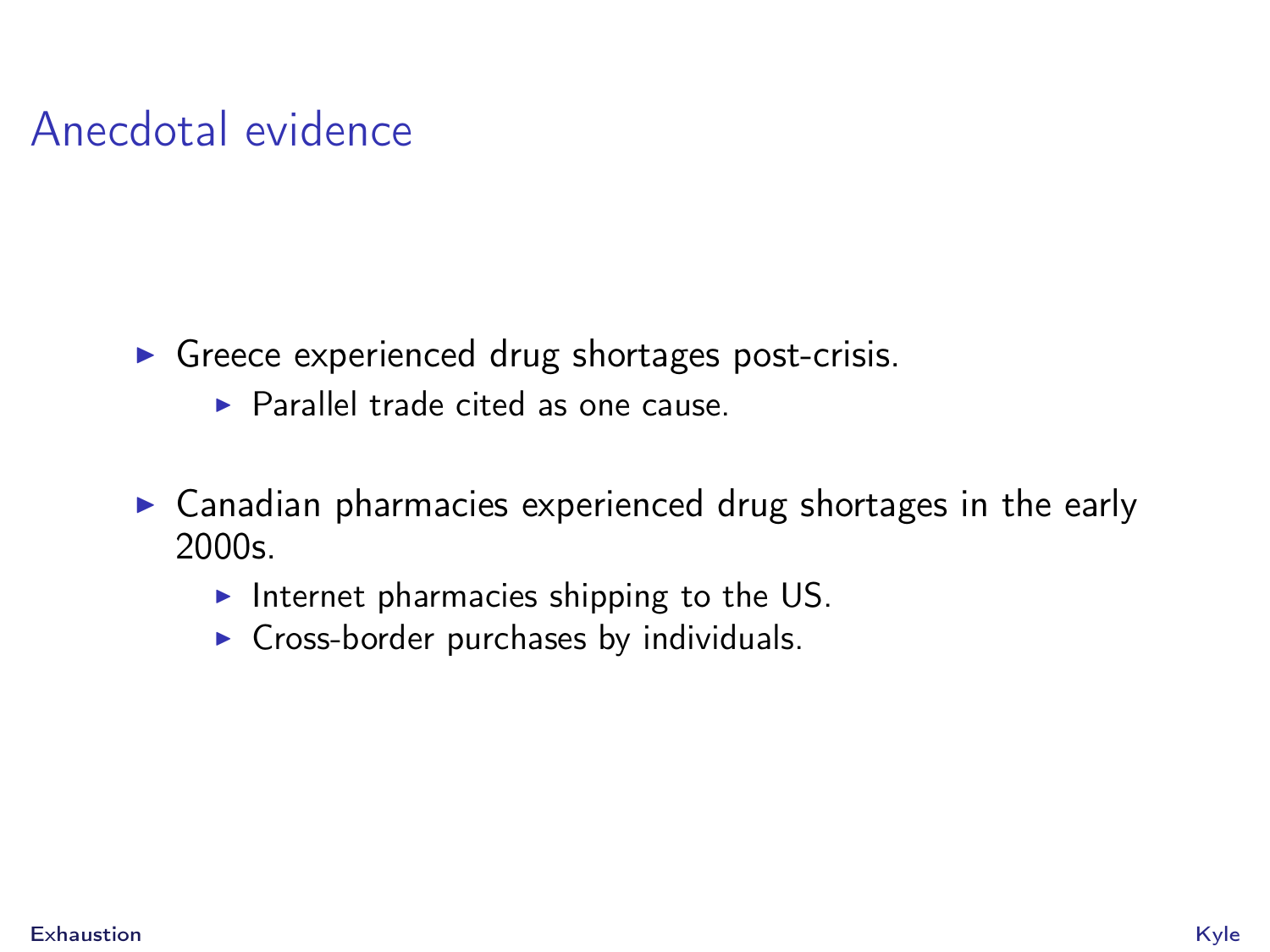# iPhone price as % of GDP per capita



Notes on Data:

GDP (PPP) per capita data from International Monetary Fund (2012).

Price data for the iPhone 5S 16GB taken from Apple Store website where available, otherwise from Apple authorised resellers. Hover over the country in the table on the right for the specific source. Prices in local currencies updated on 18th November 2013.

#### [Exhaustion](#page-0-0) Kyle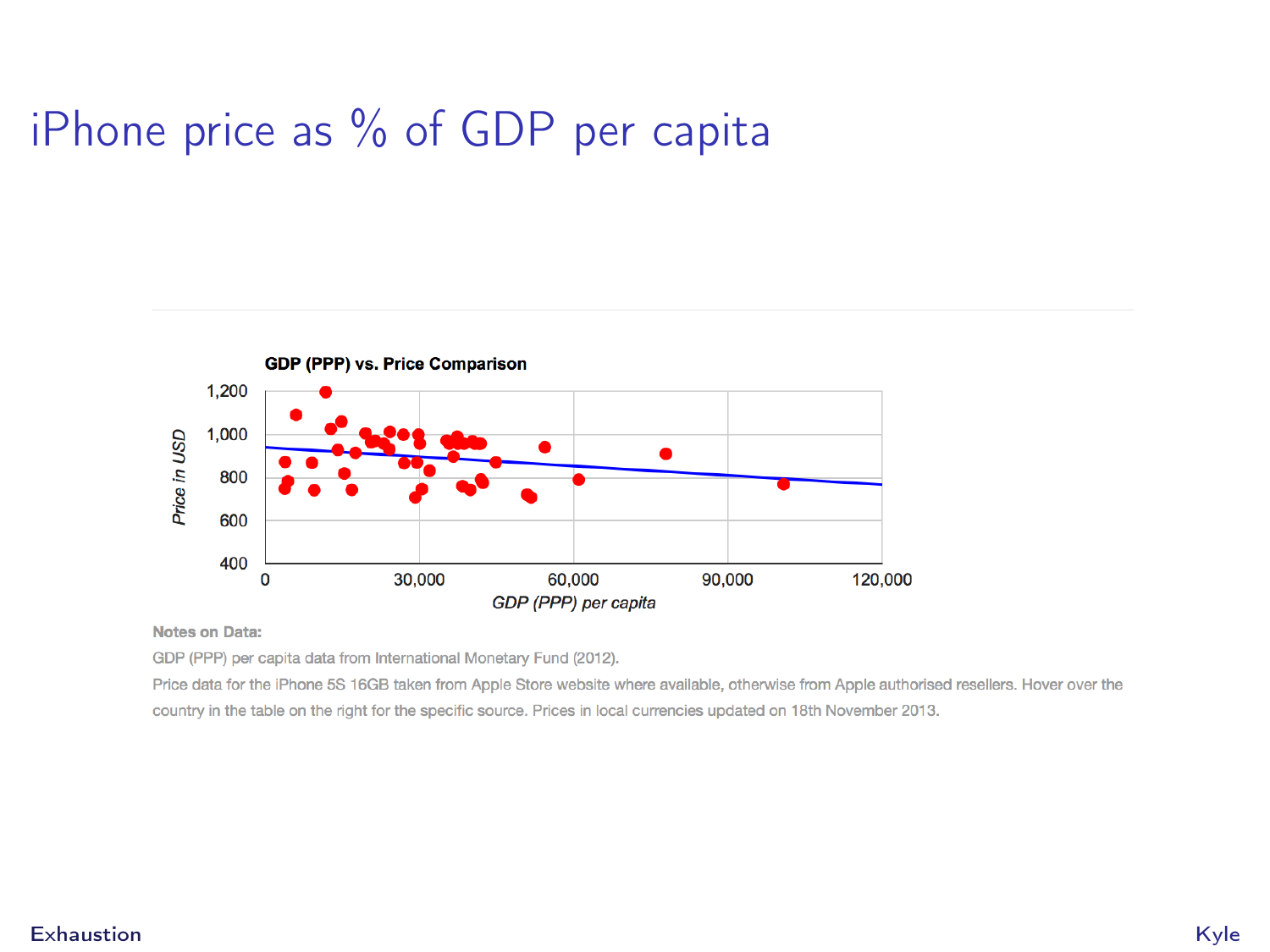### Other consequences of parallel trade

- $\triangleright$  Originators argue that parallel trade creates quality risks.
- $\triangleright$  Originators argue that parallel trade lowers profits, and therefore R&D.
	- $\triangleright$  Economic models without a strategic regulator (using price controls) generally agree.
	- $\blacktriangleright$  However, optimal policy depends on consumer benefits as well.
	- If Is the additional R&D welfare-enhancing?
- $\blacktriangleright$  Parallel trade might reduce "free-riding."
	- $\triangleright$  Setting a low price locally has a larger impact on global firm profits
	- $\blacktriangleright$  In response, regulators in low-price countries should raise prices if they care about R&D incentives.
	- $\triangleright$  Benefits accrue mainly to rich countries and originators.